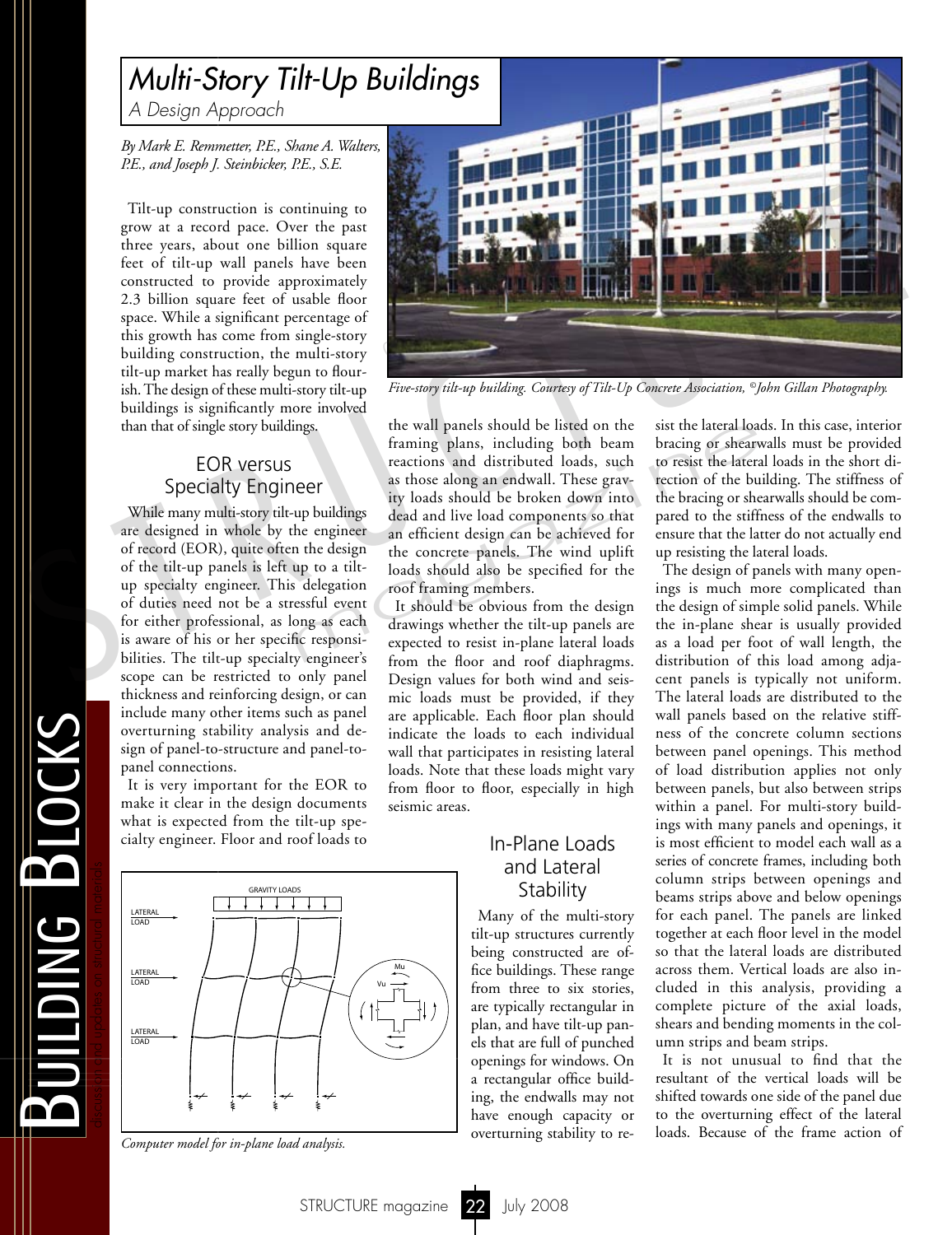the panel, the beam strips above and below the openings can be subject to relatively large shears and moments that must be accounted for in the design of the panel reinforcing. Design of the column strips should account for the axial loads, the inplane moments from the frame analysis, and the out-of-plane moments caused by wind or seismic effects.

## Load-Bearing versus Non-Load-Bearing Panels

Multi-story tilt-up building wall panels can be either load-bearing or non-load-bearing for the interior framing members. For nonload-bearing panels, perimeter columns and edge beams are provided to support the vertical floor and roof loads. Load-bearing panels eliminate the need for this perimeter framing, which in most cases leads to a more economical design. In addition, the use of non-load-bearing panels as shear walls is somewhat difficult, since the connection between the panel and the structure must accommodate the vertical deflection of the perimeter framing. In fact, it is desirable to use load-bearing panels as shear walls because the added vertical loads increase the overturning resistance.



*Second tier tilt-up panel lifted into place.*

Some recent multi-story office buildings have used a combination of load-bearing panels and perimeter framing. The typical floor beams at the sidewalls and the deck at the endwalls are supported by the panels, while the girder reactions are supported on perimeter columns. This arrangement actually works quite well when the girder reactions are large and would otherwise require a heavily reinforced concrete wall section or pilaster. Is a combination of load-bearing ness, leg width between<br>Ills is panels and perimeter framing. The typical reinforcing. However<br>crition floor beams at the sidewalls and the deck at significant, because for<br>must the endwall

The increased vertical forces on load-bearing panels can have an effect on the panel thickness, leg width between openings, and panel reinforcing. However, this effect is not usually significant, because for multi-story panels, construction loading and lifting configuration also affect the design. In many cases, the construction loads are actually more critical for the design of the panel thickness and reinforcing than the final, in-place design loads, although obviously both should be accounted for in the design.<br>continued on next page

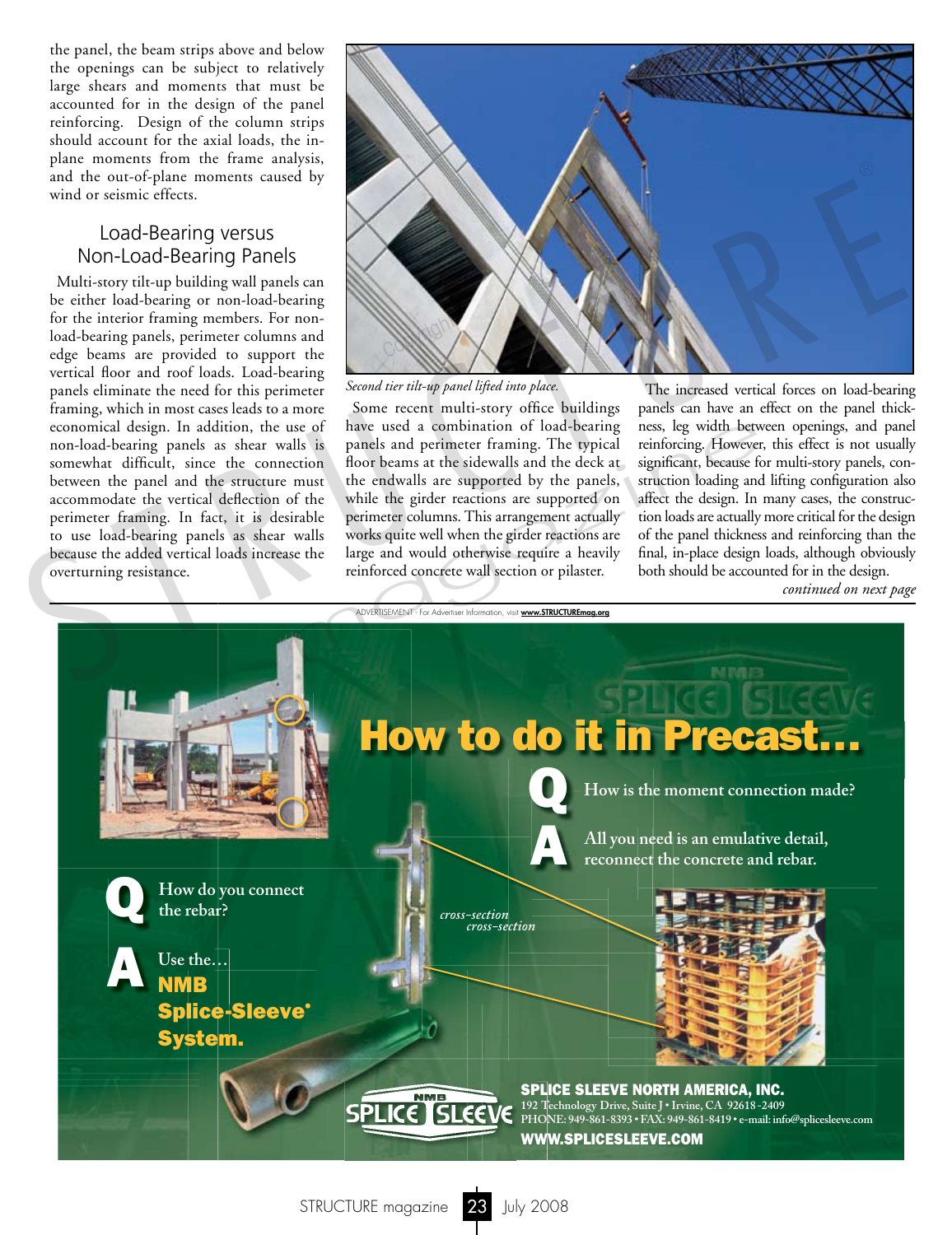## Structural Integrity – Full-Height versus Stacked Panels

Tilt-up buildings up to three stories tall are generally constructed using full-height panels. For taller buildings with more floors, it may be more economical to construct the wall using a stacked panel arrangement. A stacked panel configuration is constructed by locating a horizontal panel joint a few feet above one of the supported floors, typically at a reveal location so that the joint can be hidden. The height of the individual panels in the stack can vary depending on design and construction issues. The bottom building panels are erected first, followed by construction of the supported floors up to the top level of that panel. The second tier of panels is then erected on top of the lower panels and braced down to the already constructed floor. The selection of panel heights and sequencing of the stacked panels should involve the general contractor that will be performing the construction.

A variety of factors can influence the

decision to use a stacked panel arrangement. These include available panel casting area, crane size, lifting hardware capacity, panel thickness, panel bracing configuration and construction sequence and timing.

ACI 318 has structural integrity provisions that must be incorporated into the design of multi-story tilt-up buildings. These requirements address longitudinal and transverse tie requirements for supported slabs, as well as vertical tension tie requirements for the wall panels, including stacked panel configurations. For bearing wall structures three or more stories in height, there are specific load and spacing requirements for the structural integrity connections.

The connections between stacked panels are designed to transfer all design loads across the joint. These include in-plane shear from diaphragm loads, out-of-plane wind and seismic forces, tension forces due to panel overturning, and in-plane moments across the horizontal joint. The structural integrity requirements are not additive to these design loads. Connections that rely solely on friction to transfer loads are not allowed. For stacked panels, a minimum of two connections between panels capable of providing a nominal tensile strength of 3000 pounds per horizontal foot of wall



*Grout sleeve connection between stacked panels.*

are required. Each connection must have a nominal tensile strength of 10,000 pounds. These connections are typically placed at a maximum spacing of four feet on center, with some concentration at each end of the panel. One commonly used type of connection that meets the above design requirements uses reinforcing bars extending from the lower panel that are inserted into a grout sleeve in the upper panel.

#### Erection Bracing Options

There are three basic options for bracing multi-story panels. The simplest and most common configuration is bracing to the slab on grade on the inside of the building. The slab must be checked to ensure that it can resist the brace forces. This includes verifying that it meets not only the stability requirements for the uplift and sliding forces from the brace reaction, but also that the slab has the strength (i.e., thickness and reinforcing) to resist these loads. Panels can also be braced to the outside of the building using a cast-in-place deadman or helical ground anchors. The use of the helical ground anchors has only recently been applied to tilt-up construction. They have the advantage of fast installation and removal, as well as a verifiable capacity. The

anchors are field tested to ensure that they meet the load requirements of the panel braces.

With stacked panels, bracing the upper panels to the building floor structure becomes a concern. The braces are attached to the supported floor below the horizontal panel joint between stacked panels. The supported floor slab capacity should be checked to verify that it has the strength to resist the brace forces. Similarly, the floor framing must have the strength to support the brace loads. For a precast concrete floor system, the bracing loads and locations should be provided to the precast supplier for incorporation into the design of those elements.

# Connection Design at Floors and Roof

Connections of tilt-up panels to the main structure are required to resist gravity loads, wind (in- and out-ofplane), seismic (in- and out-of-plane), and thermal bowing. Non-load-bearing panel-to-structure connections must be designed to allow vertical deflec-

tion of the perimeter load-bearing steel or concrete framing. Slotted inserts are usually sufficient to achieve this, and are available from several manufacturers. In addition to the wind and seismic out-of-plane forces, the connections should also be designed to resist thermal bowing. The method of calculation for these forces can be found in the *PCI Design Handbook*.

For buildings constructed with load-bearing panels and cast-in-place floor slabs, joist or beams bearing on the sidewalls are usually connected to panels using framing angles or seated connections attached to embed plates cast into the panel face. The use of pocketed connections is not recommended, as it can interrupt the vertical reinforcing in the structural strips between openings. On building endwalls, the panels will be directly connected to the cast-in-place slab using rebar wall ties or a similar system. These ties will transfer diaphragm loads, out-of-plane wind/ seismic forces, and gravity loads. For concrete slabs over metal deck at endwalls, the gravity loads are supported on a continuous edge angle, which is supported by embed plates cast into the panel. Wall ties should also be used on the sidewalls to transfer lateral loads into the panels and out-of-plane loads from the panels into the floor system.